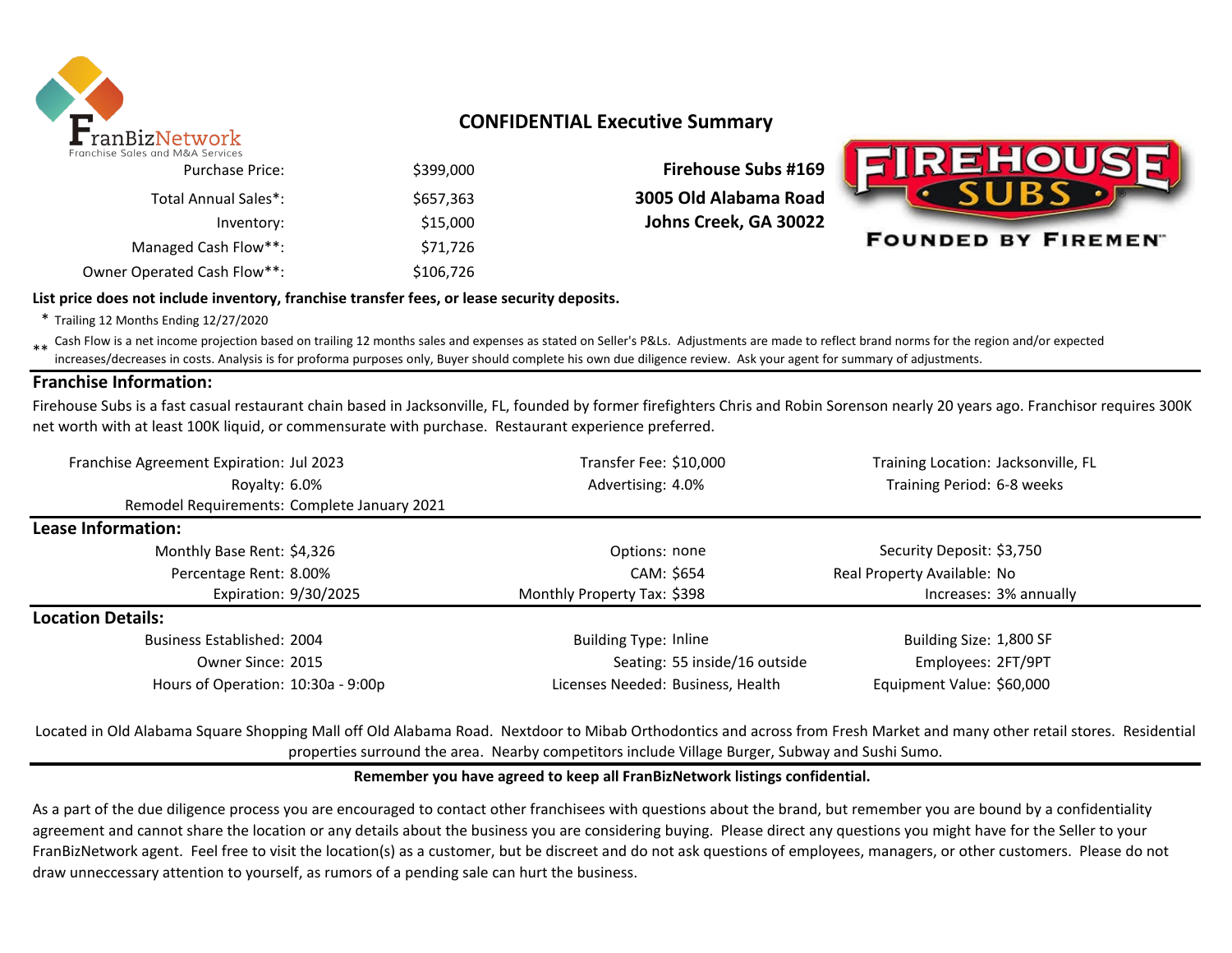



**FOUNDED BY FIREMENT** 

| Firehouse Subs #169 |            |          |            |            |            |            |             |            |            |            |            |            |               |
|---------------------|------------|----------|------------|------------|------------|------------|-------------|------------|------------|------------|------------|------------|---------------|
|                     | <b>Jan</b> | Feb      | <b>Mar</b> | <b>Apr</b> | <b>May</b> | June       | <b>July</b> | Aug        | <b>Sep</b> | <b>Oct</b> | <b>Nov</b> | <b>Dec</b> | <b>TOTAL</b>  |
| 2017                | \$67,194   | \$57,453 | \$68,453   | \$60,664   | \$65,319   | \$64,659   | \$62,124    | \$65,497   | \$66,249   | \$71,408   | \$62,692   | \$63,408   | \$775,119     |
| 2018                | \$62,475   | \$63,796 | \$70,373   | \$70,405   | \$69,978   | \$68,533   | \$67,656    | \$67,517   | \$66,071   | \$69,832   | \$59,419   | \$60,912   | \$796,967     |
| $$+/-$              | (54, 719)  | \$6,343  | \$1,919    | \$9,741    | \$4,659    | \$3,874    | \$5,532     | \$2,020    | (5178)     | (51, 576)  | ( \$3,272) | (52, 495)  | \$21,849      |
| $% +/-$             | $-7%$      | 11%      | 3%         | 16%        | 7%         | 6%         | 9%          | 3%         | 0%         | $-2%$      | $-5%$      | -4%        | 3%            |
|                     |            |          |            |            |            |            |             |            |            |            |            |            |               |
| 2018                | \$62,475   | \$63,796 | \$70,373   | \$70,405   | \$69,978   | \$68,533   | \$67,656    | \$67,517   | \$66,071   | \$69,832   | \$59,419   | \$60,912   | \$796,967     |
| 2019                | \$68,493   | \$64,766 | \$74,988   | \$66,298   | \$78,549   | \$66,833   | \$69,100    | \$64,017   | \$65,819   | \$61,245   | \$64,549   | \$54,659   | \$799,317     |
| \$+/-               | \$6,018    | \$969    | \$4,615    | (54, 107)  | \$8,571    | ( \$1,700) | \$1,444     | ( \$3,499) | (5252)     | ( \$8,587) | \$5,130    | (56, 253)  | \$2,349       |
| $% +/-$             | 10%        | 2%       | 7%         | $-6%$      | 12%        | $-2%$      | 2%          | $-5%$      | 0%         | $-12%$     | 9%         | $-10%$     | 0%            |
|                     |            |          |            |            |            |            |             |            |            |            |            |            |               |
| 2019                | \$68,493   | \$64,766 | \$74,988   | \$66,298   | \$78,549   | \$66,833   | \$69,100    | \$64,017   | \$65,819   | \$61,245   | \$64,549   | \$54,659   | \$799,317     |
| 2020                | \$59,372   | \$63,754 | \$39,729   | \$29,060   | \$50,088   | \$59,196   | \$62,572    | \$58,622   | \$58,054   | \$62,500   | \$63,694   | \$50,723   | \$657,363     |
| \$+/-               | (59, 122)  | (51,011) | (\$35,260) | (\$37,238) | (528, 461) | (57, 637)  | (56, 528)   | (55, 395)  | (57, 765)  | \$1,254    | ( \$855)   | ( \$3,936) | ( \$141, 953) |
| $% +/-$             | $-13%$     | $-2%$    | $-47%$     | $-56%$     | $-36%$     | $-11%$     | $-9%$       | $-8%$      | $-12%$     | 2%         | $-1%$      | $-7%$      | $-18%$        |

**MONTHLY SALES**